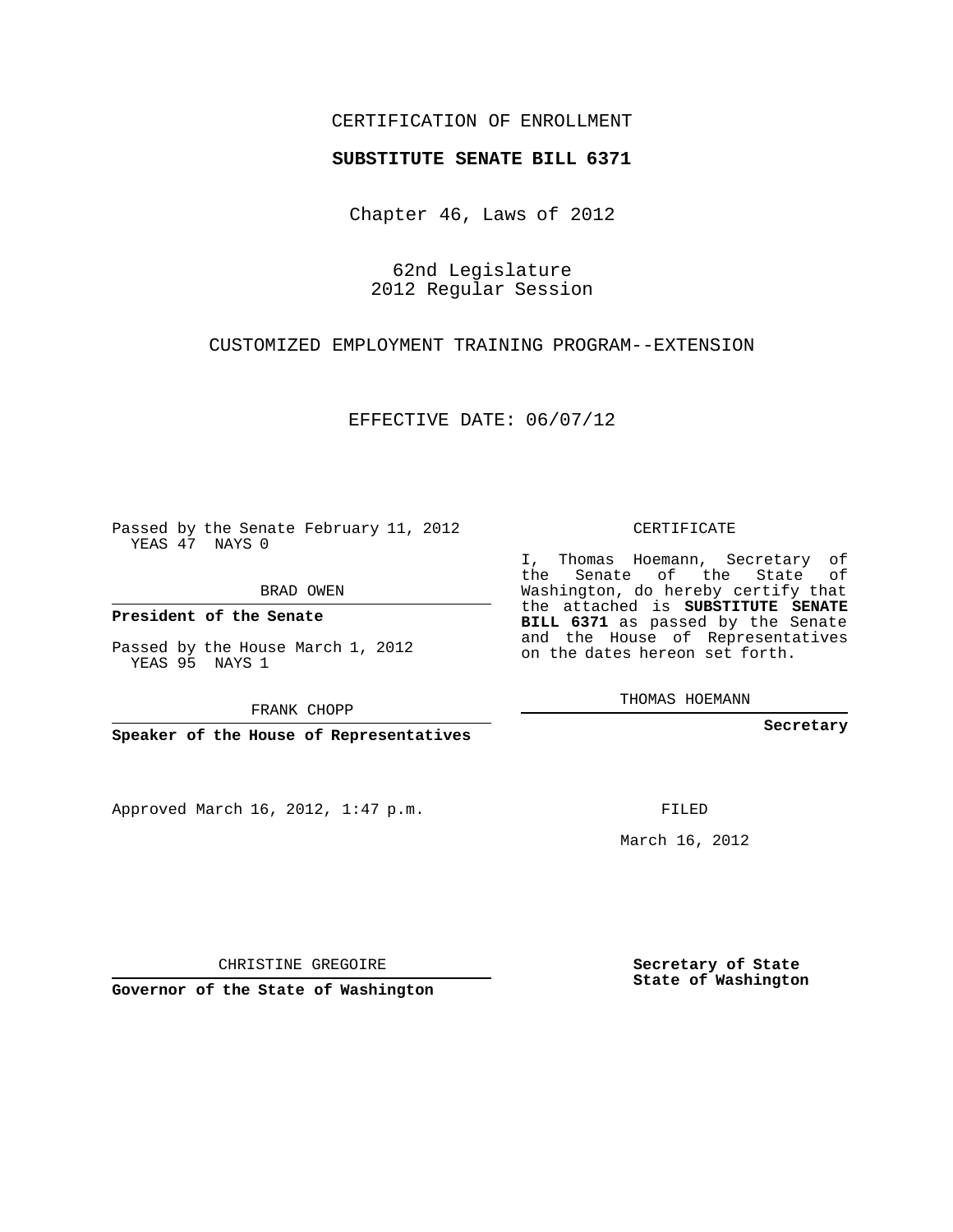## **SUBSTITUTE SENATE BILL 6371** \_\_\_\_\_\_\_\_\_\_\_\_\_\_\_\_\_\_\_\_\_\_\_\_\_\_\_\_\_\_\_\_\_\_\_\_\_\_\_\_\_\_\_\_\_

\_\_\_\_\_\_\_\_\_\_\_\_\_\_\_\_\_\_\_\_\_\_\_\_\_\_\_\_\_\_\_\_\_\_\_\_\_\_\_\_\_\_\_\_\_

Passed Legislature - 2012 Regular Session

## **State of Washington 62nd Legislature 2012 Regular Session**

By Senate Ways & Means (originally sponsored by Senators Shin, Benton,<br>Chase, Haugen, Kilmer, Delvin, Hatfield, Schoesler, Becker, Chase, Haugen, Kilmer, Delvin, Hatfield, Schoesler, Becker, McAuliffe, and Conway)

READ FIRST TIME 02/07/12.

 1 AN ACT Relating to extending the customized employment training 2 program; amending RCW 28B.67.020, 28B.67.030, 82.04.449, and 3 28B.67.902; and providing expiration dates.

4 BE IT ENACTED BY THE LEGISLATURE OF THE STATE OF WASHINGTON:

 5 **Sec. 1.** RCW 28B.67.020 and 2011 c 151 s 4 are each amended to read 6 as follows:

 7 (1) The Washington customized employment training program is hereby 8 created to provide training assistance to employers locating or 9 expanding in the state.

10 (2)(a) Application to receive funding under this program ( $(\text{shall})$ ) 11 must be made to the board in a form and manner as specified by the 12 board. Successful applicants ((shall)) must receive a training allowance from the board to cover the costs of training at a qualified training institution. Employers may not receive an allowance for training costs which exceed the maximum annual training cost per employee, as established by the board, and are not eligible to receive an allowance or allowances of over five hundred thousand dollars per calendar year.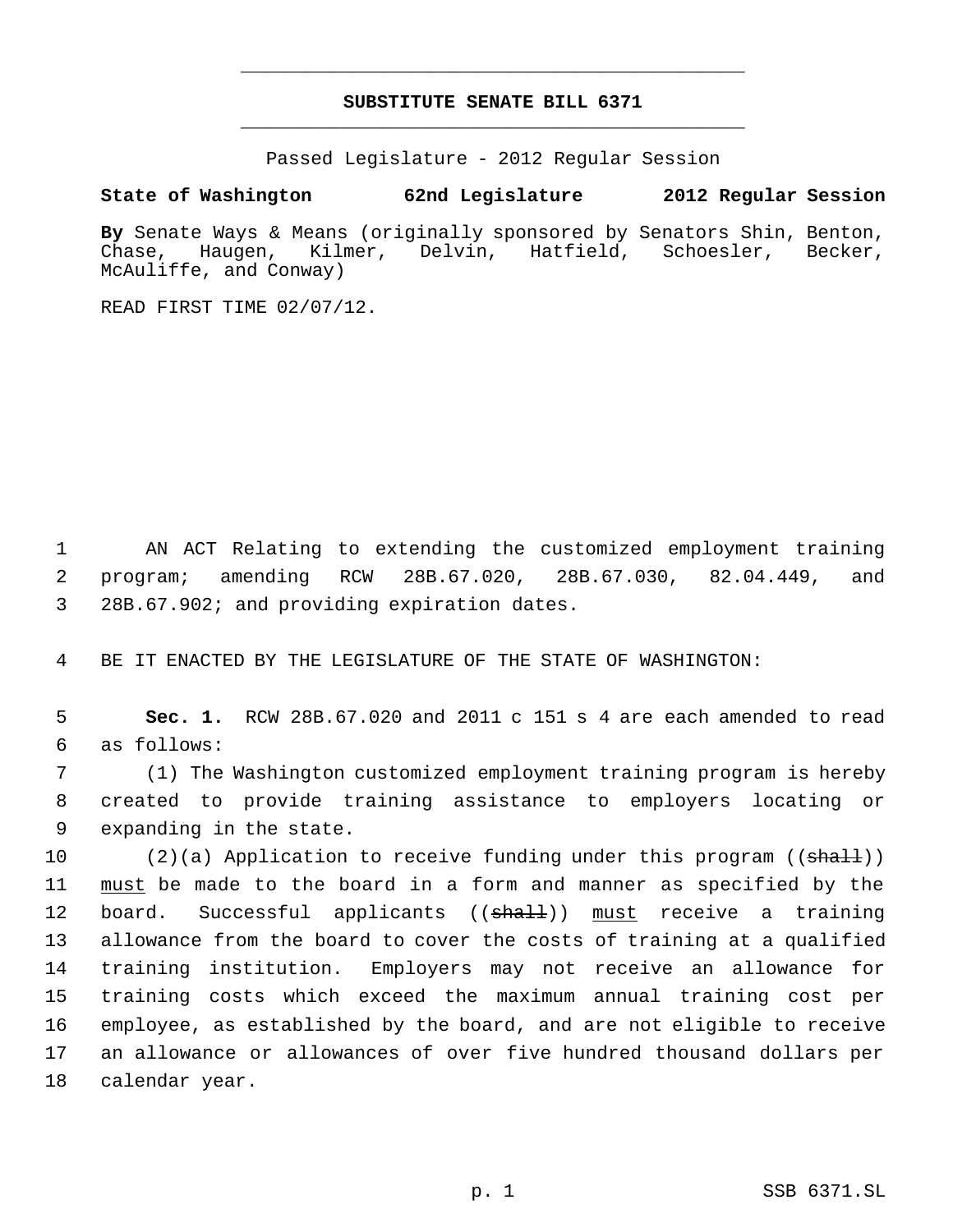1 (b) Allowances ((shall)) must be granted for applicants who meet the following criteria:

 (i) The employer must have entered into an agreement with a qualified training institution to engage in customized training and the employer must agree to: (A) Upon completion of the training, make a payment to the employment training finance account created in RCW 28B.67.030 in an amount equal to one-quarter of the amount of the training allowance; and (B) over the subsequent eighteen months, make monthly or quarterly payments, as specified in the agreement, to the employment training finance account created in RCW 28B.67.030 in an amount equal to three-quarters of the amount of the training allowance. During calendar years 2009 and 2010, participants may delay payments due under this section for up to eighteen months. The payments into the employment training finance account provided for in this section do not constitute payment to the institution.

 (ii) When hiring, the employer must make good faith efforts, as determined by the board, to hire from trainees in the participant's training program. The agreement with the qualified training 19 institution provided for in  $(b)(i)$  of this subsection  $((shall))$  must specify terms for reimbursement or additional payment to the employment training finance account by the employer if the participant does not, when hiring, make good faith efforts to hire from trainees in the participant's training program.

 (iii) The training allowance may not be used to train workers who have been hired as a result of a strike or lockout.

26 (c) Preference ((shall be)) is given to employers with fewer than fifty employees.

28 (d) Preference (( $shall-be$ )) is given to training that leads to transferable skills that are interchangeable among different jobs, employers, or workplaces.

 (3) Qualified training institutions may enter into agreements with four-year institutions of higher education, as defined in RCW 28B.10.016, in accordance with the interlocal cooperation act, chapter 39.34 RCW.

 (4) The board and qualified training institutions may solicit and receive gifts, grants, funds, fees, and endowments, in trust or otherwise, from tribal, local, federal, or other governmental entities, as well as private sources, for the purpose of providing training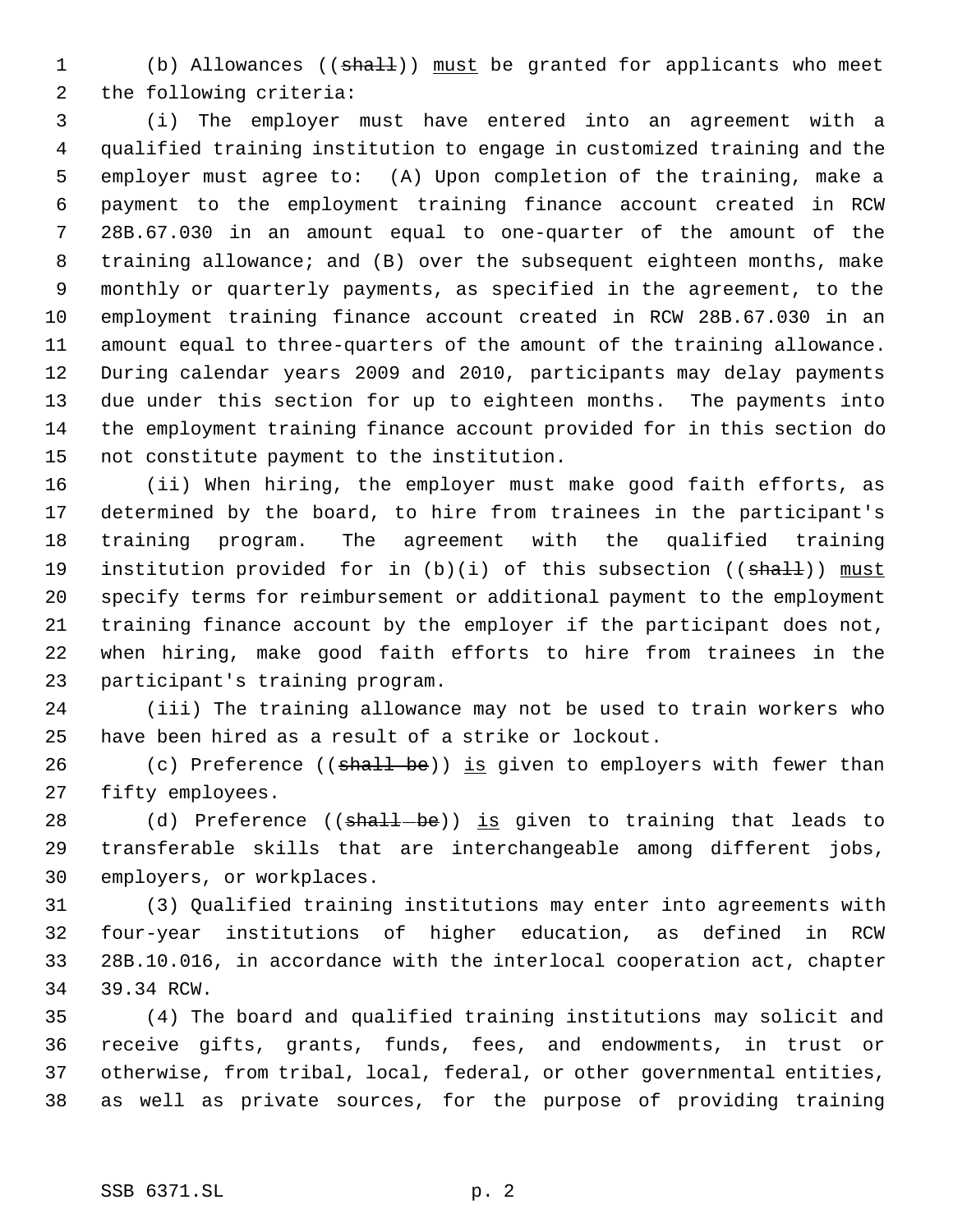allowances under chapter 112, Laws of 2006. All revenue thus solicited 2 and received ((shall)) must be deposited into the employment training finance account created in RCW 28B.67.030.

 (5) Qualified training institutions must make good faith efforts to develop training programs using trainers preferred by participants.

 (6) For employers who (a) have requested training under the job skills program created under chapter 28C.04 RCW but are not able to participate in the job skills program because the funds have all been committed, and (b) desire to become participants in the Washington customized employment training program, the board shall ensure a seamless process toward participation.

(7) The board may adopt rules to implement this section.

13 (8) This section expires July 1, ((2012)) 2017.

 **Sec. 2.** RCW 28B.67.030 and 2010 1st sp.s. c 26 s 4 are each amended to read as follows:

 (1) All payments received from a participant in the Washington customized employment training program created in RCW 28B.67.020 18 ((shall)) must be deposited into the employment training finance account, which is hereby created in the custody of the state treasurer. Only the state board for community and technical colleges may authorize expenditures from the account and no appropriation is required for expenditures. The money in the account must be used solely for training allowances under the Washington customized employment training program created in RCW 28B.67.020 and for providing up to seventy-five thousand dollars per year for training, marketing, and facilitation services to increase the use of the program. The deposit of payments 27 under this section from a participant  $((shall))$  ceases when the board specifies that the participant has met the monetary obligations of the program. During the 2007-2009 fiscal biennium, the legislature may transfer from the employment training finance account to the state general fund such amounts as reflect the excess fund balance in the account.

 (2) All revenue solicited and received under the provisions of RCW 34 28B.67.020(4) ((shall)) must be deposited into the employment training finance account to provide training allowances.

(3) The definitions in RCW 28B.67.010 apply to this section.

37 (4) This section expires July 1,  $((2012)$  2017.